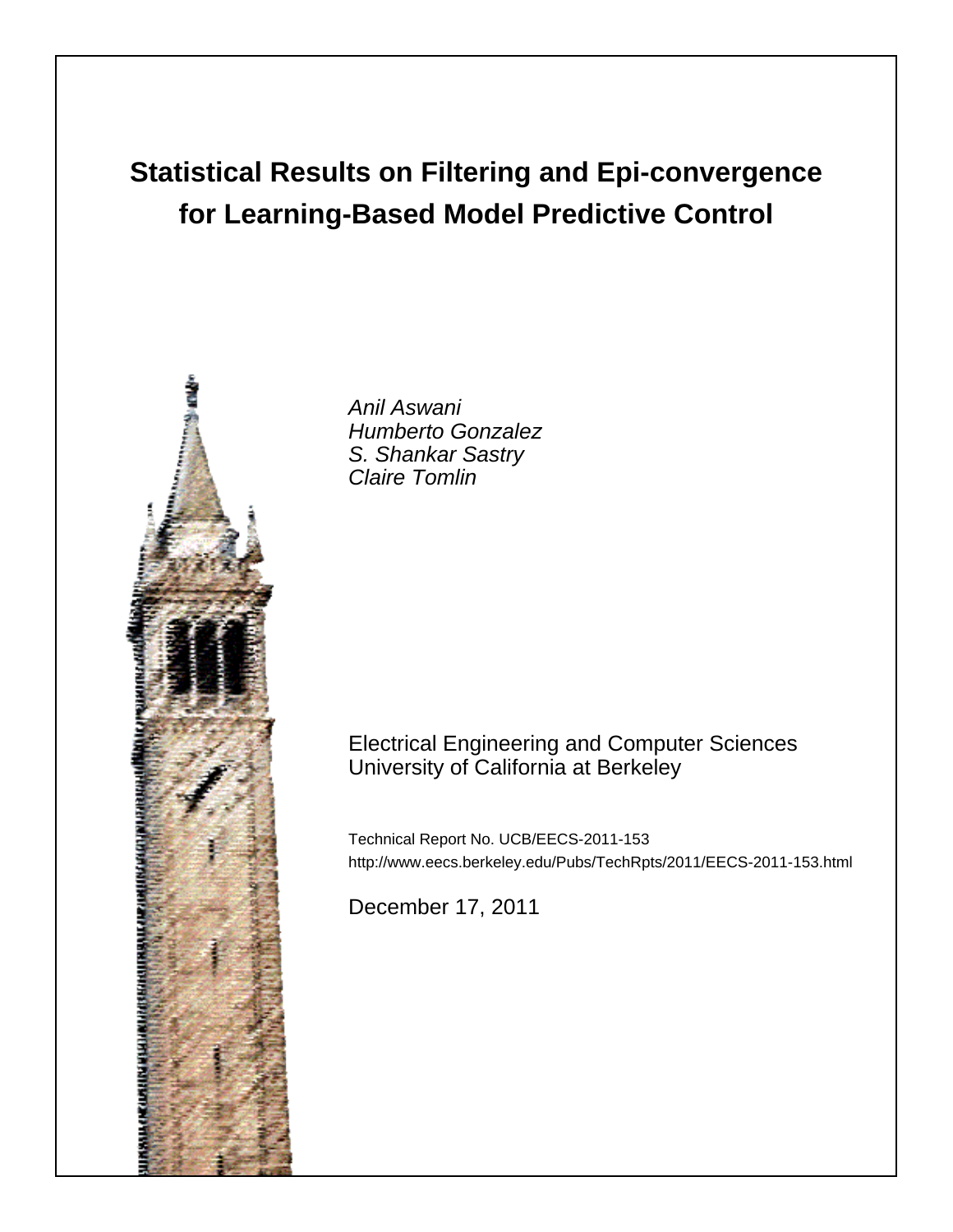| <b>Report Documentation Page</b>                                                                                                                                                                                                                                                                                                                                                                                                                                                                                                                                                                                                                                                                                                                                                                                                                                                                                                                                                                                                                                                                                |                             |                              |                                                   | Form Approved<br>OMB No. 0704-0188                 |                                           |
|-----------------------------------------------------------------------------------------------------------------------------------------------------------------------------------------------------------------------------------------------------------------------------------------------------------------------------------------------------------------------------------------------------------------------------------------------------------------------------------------------------------------------------------------------------------------------------------------------------------------------------------------------------------------------------------------------------------------------------------------------------------------------------------------------------------------------------------------------------------------------------------------------------------------------------------------------------------------------------------------------------------------------------------------------------------------------------------------------------------------|-----------------------------|------------------------------|---------------------------------------------------|----------------------------------------------------|-------------------------------------------|
| Public reporting burden for the collection of information is estimated to average 1 hour per response, including the time for reviewing instructions, searching existing data sources, gathering and<br>maintaining the data needed, and completing and reviewing the collection of information. Send comments regarding this burden estimate or any other aspect of this collection of information,<br>including suggestions for reducing this burden, to Washington Headquarters Services, Directorate for Information Operations and Reports, 1215 Jefferson Davis Highway, Suite 1204, Arlington<br>VA 22202-4302. Respondents should be aware that notwithstanding any other provision of law, no person shall be subject to a penalty for failing to comply with a collection of information if it<br>does not display a currently valid OMB control number.                                                                                                                                                                                                                                              |                             |                              |                                                   |                                                    |                                           |
| 1. REPORT DATE<br>17 DEC 2011                                                                                                                                                                                                                                                                                                                                                                                                                                                                                                                                                                                                                                                                                                                                                                                                                                                                                                                                                                                                                                                                                   |                             | 2. REPORT TYPE               |                                                   | 3. DATES COVERED                                   | 00-00-2011 to 00-00-2011                  |
| <b>4. TITLE AND SUBTITLE</b>                                                                                                                                                                                                                                                                                                                                                                                                                                                                                                                                                                                                                                                                                                                                                                                                                                                                                                                                                                                                                                                                                    |                             |                              |                                                   | 5a. CONTRACT NUMBER                                |                                           |
| <b>Statistical Results on Filtering and Epi-convergence for Learning-Based</b>                                                                                                                                                                                                                                                                                                                                                                                                                                                                                                                                                                                                                                                                                                                                                                                                                                                                                                                                                                                                                                  |                             |                              |                                                   | 5b. GRANT NUMBER                                   |                                           |
| <b>Model Predictive Control</b>                                                                                                                                                                                                                                                                                                                                                                                                                                                                                                                                                                                                                                                                                                                                                                                                                                                                                                                                                                                                                                                                                 |                             |                              |                                                   | 5c. PROGRAM ELEMENT NUMBER                         |                                           |
| 6. AUTHOR(S)                                                                                                                                                                                                                                                                                                                                                                                                                                                                                                                                                                                                                                                                                                                                                                                                                                                                                                                                                                                                                                                                                                    |                             |                              |                                                   | 5d. PROJECT NUMBER                                 |                                           |
|                                                                                                                                                                                                                                                                                                                                                                                                                                                                                                                                                                                                                                                                                                                                                                                                                                                                                                                                                                                                                                                                                                                 |                             |                              |                                                   | <b>5e. TASK NUMBER</b>                             |                                           |
|                                                                                                                                                                                                                                                                                                                                                                                                                                                                                                                                                                                                                                                                                                                                                                                                                                                                                                                                                                                                                                                                                                                 |                             |                              |                                                   | 5f. WORK UNIT NUMBER                               |                                           |
| 7. PERFORMING ORGANIZATION NAME(S) AND ADDRESS(ES)<br>University of California, Berkely, Electrical Engineering and Computer<br>Sciences, Berkeley, CA, 94720                                                                                                                                                                                                                                                                                                                                                                                                                                                                                                                                                                                                                                                                                                                                                                                                                                                                                                                                                   |                             |                              |                                                   | 8. PERFORMING ORGANIZATION<br><b>REPORT NUMBER</b> |                                           |
| 9. SPONSORING/MONITORING AGENCY NAME(S) AND ADDRESS(ES)                                                                                                                                                                                                                                                                                                                                                                                                                                                                                                                                                                                                                                                                                                                                                                                                                                                                                                                                                                                                                                                         |                             |                              |                                                   | 10. SPONSOR/MONITOR'S ACRONYM(S)                   |                                           |
|                                                                                                                                                                                                                                                                                                                                                                                                                                                                                                                                                                                                                                                                                                                                                                                                                                                                                                                                                                                                                                                                                                                 |                             |                              |                                                   | 11. SPONSOR/MONITOR'S REPORT<br>NUMBER(S)          |                                           |
| 12. DISTRIBUTION/AVAILABILITY STATEMENT<br>Approved for public release; distribution unlimited                                                                                                                                                                                                                                                                                                                                                                                                                                                                                                                                                                                                                                                                                                                                                                                                                                                                                                                                                                                                                  |                             |                              |                                                   |                                                    |                                           |
| 13. SUPPLEMENTARY NOTES                                                                                                                                                                                                                                                                                                                                                                                                                                                                                                                                                                                                                                                                                                                                                                                                                                                                                                                                                                                                                                                                                         |                             |                              |                                                   |                                                    |                                           |
| 14. ABSTRACT<br>Learning-based model predictive control (LBMPC) is a technique that provides de-terministic guarantees<br>on robustness, while statistical identi cation tools are used to identify richer models of the system in order<br>to improve performance. This techni- cal note provides a result that elucidates the reasons for the choice of<br>measurement model used with LBMPC, and it gives proofs concerning the stochastic convergence of<br>LBMPC. The rst part of this note discusses simultaneous state estimation and statistical identi cation (or<br>learning) of unmodeled dynamics, for dynamical systems that can be described by ordinary di erential<br>equations (ODE's). The second part provides proofs concerning the epi-convergence of di erent statistical<br>estimators that can be used with the LBMPC technique. In particular, we prove results on the statisti- cal<br>properties of a nonparametric estimator that we have designed to have the correct deterministic and<br>stochastic properties for numerical implementation when used in conjunction with LBMPC. |                             |                              |                                                   |                                                    |                                           |
| <b>15. SUBJECT TERMS</b>                                                                                                                                                                                                                                                                                                                                                                                                                                                                                                                                                                                                                                                                                                                                                                                                                                                                                                                                                                                                                                                                                        |                             |                              |                                                   |                                                    |                                           |
| 16. SECURITY CLASSIFICATION OF:<br>17. LIMITATION OF                                                                                                                                                                                                                                                                                                                                                                                                                                                                                                                                                                                                                                                                                                                                                                                                                                                                                                                                                                                                                                                            |                             |                              |                                                   | 18. NUMBER<br>OF PAGES                             | 19a. NAME OF<br><b>RESPONSIBLE PERSON</b> |
| a. REPORT<br>unclassified                                                                                                                                                                                                                                                                                                                                                                                                                                                                                                                                                                                                                                                                                                                                                                                                                                                                                                                                                                                                                                                                                       | b. ABSTRACT<br>unclassified | c. THIS PAGE<br>unclassified | <b>ABSTRACT</b><br>Same as<br><b>Report (SAR)</b> | 13                                                 |                                           |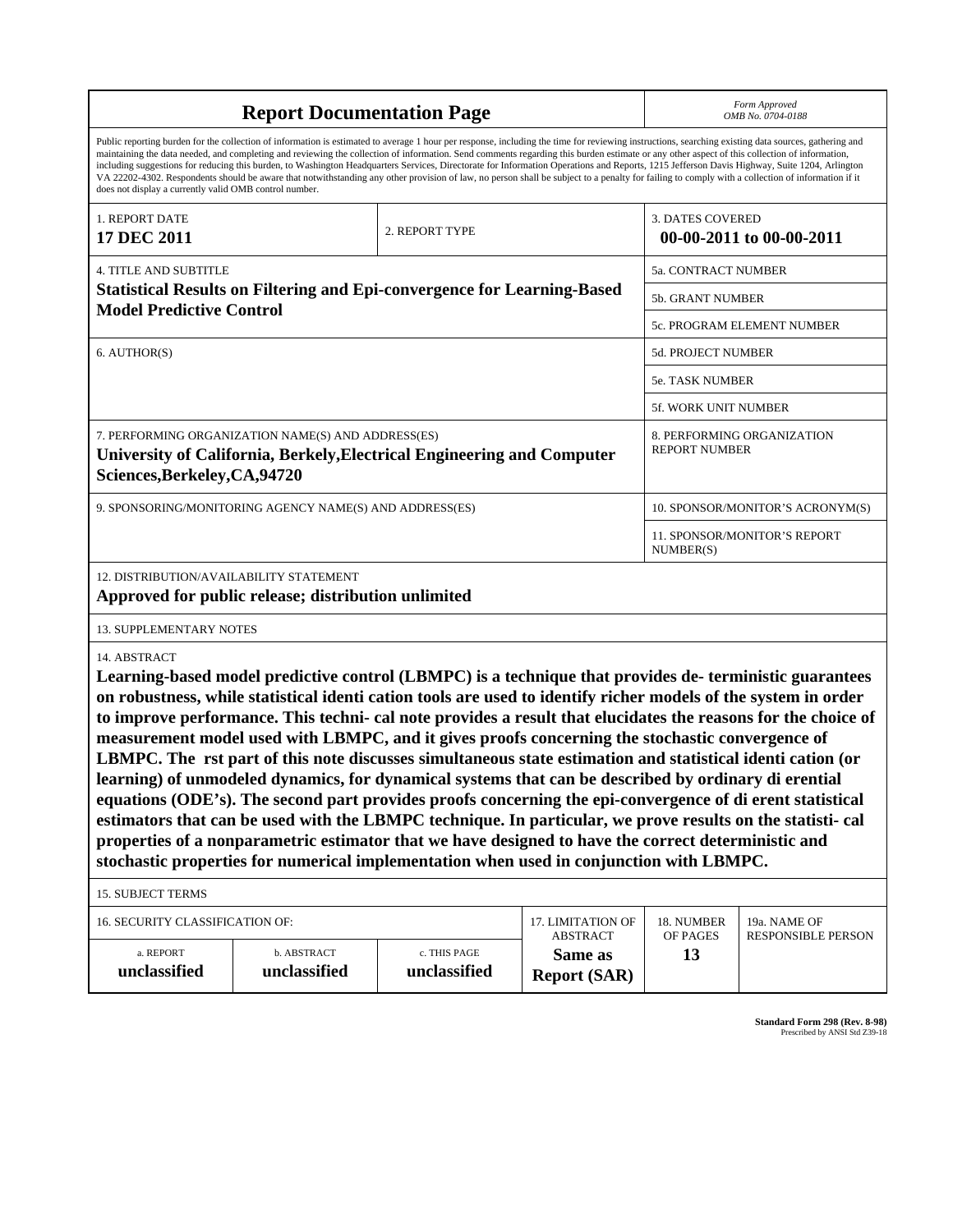Copyright © 2011, by the author(s). All rights reserved.

Permission to make digital or hard copies of all or part of this work for personal or classroom use is granted without fee provided that copies are not made or distributed for profit or commercial advantage and that copies bear this notice and the full citation on the first page. To copy otherwise, to republish, to post on servers or to redistribute to lists, requires prior specific permission.

## Acknowledgement

This material is based upon work supported by the National Science Foundation under Grant No. 0931843, the Army Research Laboratory under Cooperative Agreement Number W911NF-08-2-0004, the Air Force Office of Scientific Research under Agreement Number FA9550-06-1-0312, and PRET Grant 18796-S2.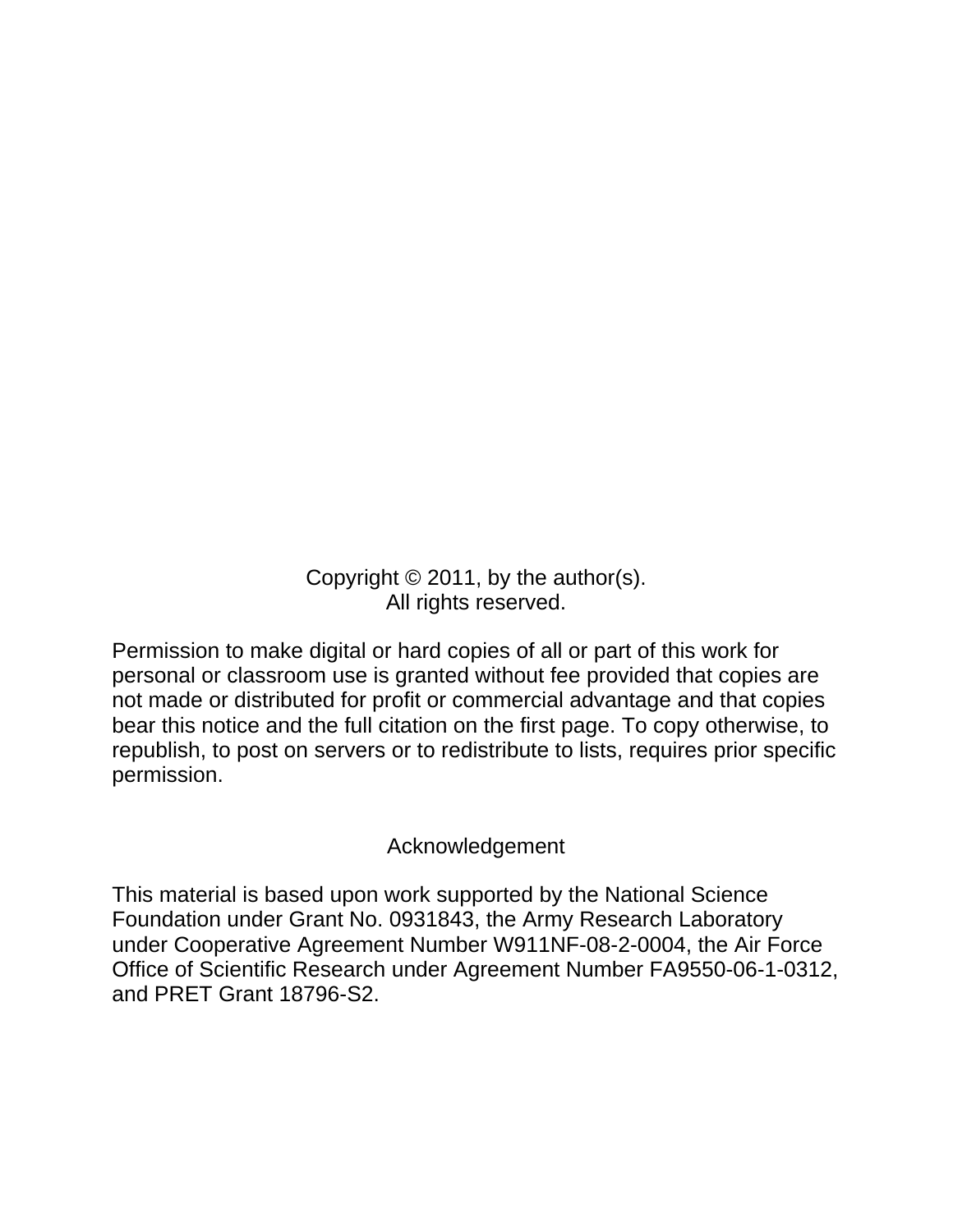## Statistical Results on Filtering and Epi-convergence for Learning-Based Model Predictive Control

Anil Aswani, Humberto Gonzalez, S. Shankar Sastry, and Claire Tomlin

December 17, 2011

#### Abstract

Learning-based model predictive control (LBMPC) is a technique that provides deterministic guarantees on robustness, while statistical identification tools are used to identify richer models of the system in order to improve performance. This technical note provides a result that elucidates the reasons for the choice of measurement model used with LBMPC, and it gives proofs concerning the stochastic convergence of LBMPC. The first part of this note discusses simultaneous state estimation and statistical identification (or learning) of unmodeled dynamics, for dynamical systems that can be described by ordinary differential equations (ODE's). The second part provides proofs concerning the epi-convergence of different statistical estimators that can be used with the LBMPC technique. In particular, we prove results on the statistical properties of a nonparametric estimator that we have designed to have the correct deterministic and stochastic properties for numerical implementation when used in conjunction with LBMPC.

### 1 Introduction

This technical note is meant to be understood in the context of [3], and it consists of two distinct parts. Sections 2 and 3 concern simultaneous state estimation and statistical identification (or learning) of unmodeled dynamics, for dynamical systems that can be described by ordinary differential equations (ODE's). The second part is found in Section 4 and provides proofs concerning the epi-convergence of different statistical estimators that can be used with the learning-based model predictive control (LBMPC) technique.

For the results on estimation and learning, we assume that for state vector  $x \in \mathbb{R}^p$ , control input  $u \in \mathbb{R}^m$ , and output  $y \in \mathbb{R}^q$ , the system dynamics are given by the following ODE:

$$
\begin{aligned} \dot{x} &= A_c x + B_c u + g_c(x, u) \\ y &= Cx, \end{aligned} \tag{1}
$$

where  $A_c, B_c, C$  are matrices of appropriate size and  $g_c(x, u)$  describes the unmodeled (possibly nonlinear) dynamics. We will assume that the control inputs generated by the model predictive control (MPC) schemes are piecewise constant

$$
u(t) = u_n, \qquad \forall t \in \left[ nT_u, (n+1)T_u \right), \tag{2}
$$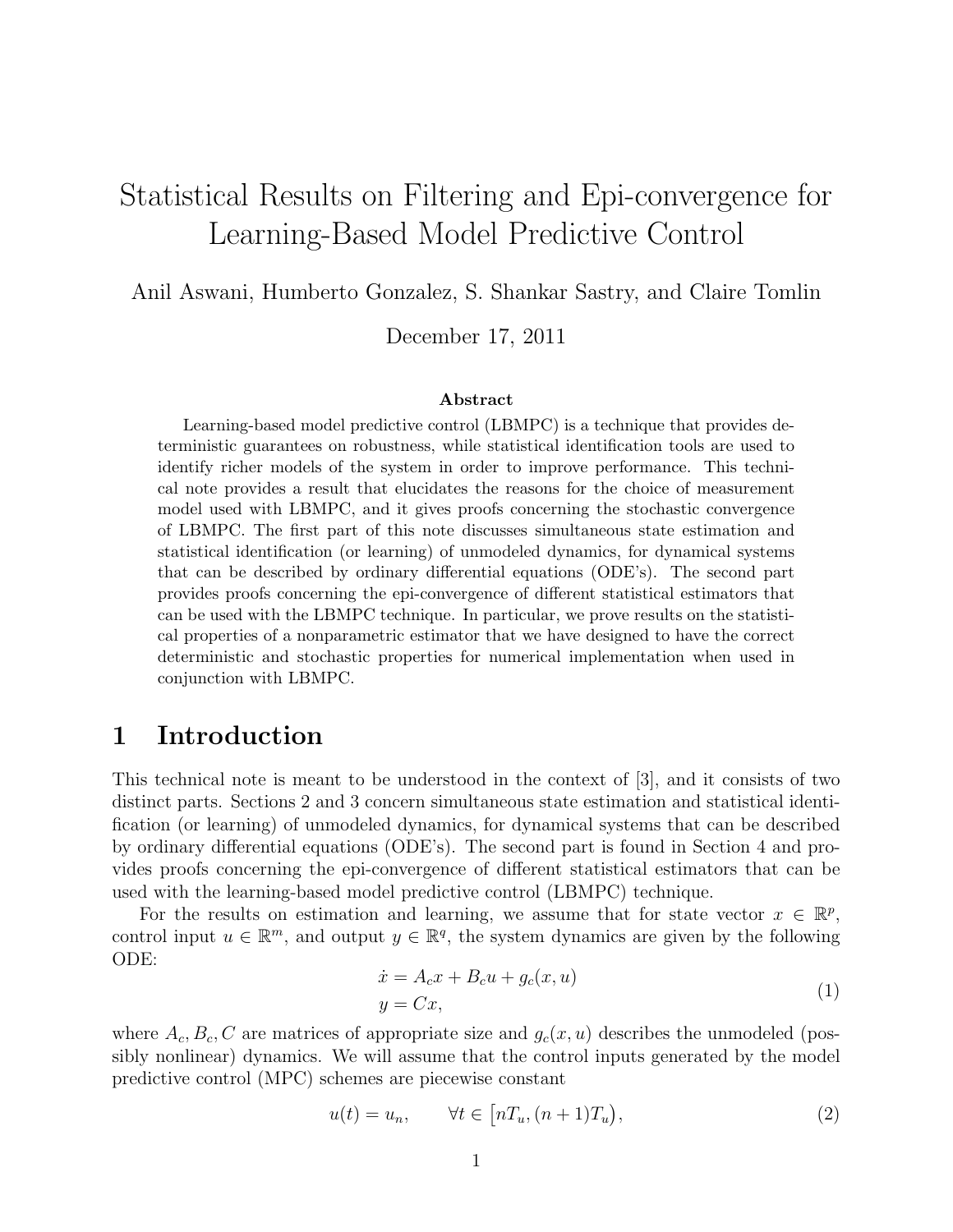where  $T_u$  is the sampling period of the input. Note that appropriately designed MPC can generate other control schemes, such as piecewise linear inputs.

## 2 Limitations on Filtering and Learning

We begin with a negative result about the inability of filters to estimate both the state and unmodeled dynamics, for a general system in which all states are not measured. (This result does not apply to systems with special structure, such as in [2].) This limitation applies to situations in which unmodeled dynamics are described by a series expansion with constant terms, and so it is relevant to a wide class of systems and filtering approaches.

Suppose the unmodeled dynamics are parameterized as  $g_c(x, u) = \gamma(x, u; \theta) + K$ , where K is a constant, non-zero vector and  $\gamma(x, u; \theta)$  is a parametrized function such that  $\gamma(x, u; \theta_0) \equiv$ 0 for some parameter value  $\theta_0$ . We again note that this includes the situation in which  $g_c$  is given by a series expansion (e.g., Taylor polynomial, Fourier series, etc.).

The intuition is that statistical identification (or learning) of the parameters  $\theta, K$  and estimation of the state x can be cast into the framework of observability of an augmented dynamical system. The augmented system has  $y = Cx$  and dynamics

$$
\begin{bmatrix} \dot{x} \\ \dot{K} \\ \dot{\theta} \end{bmatrix} = \begin{bmatrix} A_c x + B_c u + \gamma(x, u; \theta) + K \\ 0 \\ 0 \end{bmatrix}.
$$
 (3)

When all states are not measured and there is no special structure on  $K$ , then this augmented system is not observable. This means that  $(x, K, \lambda)$  cannot be simultaneously estimated using measurements of the system output  $y$ . This is formalized by the following theorem.

Theorem 1. A necessary condition for the observability (and detectability) of the system given in (3) with  $y = Cx$  is that rank $(C) = p$ .

*Proof.* Suppose  $\theta = \theta_0$ , which makes  $\gamma(x, u; \theta) \equiv 0$ . Then the system is linear and timeinvariant (LTI). Using the Popov-Belevitch-Hautus (PBH) test, the system is observable if and only if  $\text{rank}(\phi) = p + p = 2p$ , for all  $s \in \mathbb{C} : \text{Re}(s) \geq 0$ , where

$$
\phi = \begin{bmatrix} s\mathbb{I} - A_c & -\mathbb{I} \\ 0 & s\mathbb{I} \\ C & 0 \end{bmatrix} . \tag{4}
$$

If  $s = 0$ , then the matrices  $\phi$  and  $s\mathbb{I}$  are both singular, and the block structure of  $\phi$  implies that rank( $\phi$ ) = p + rank(C). The system is not observable (and not detectable) when rank $(C)$  < p, establishing necessity.  $\Box$ 

Remark. This result also applies to discrete time systems, and the proof is nearly identical.

In light of this negative result concerning filters, we require that  $C$  be full rank. Without loss of generality, we assume that the full state  $x$  is measured.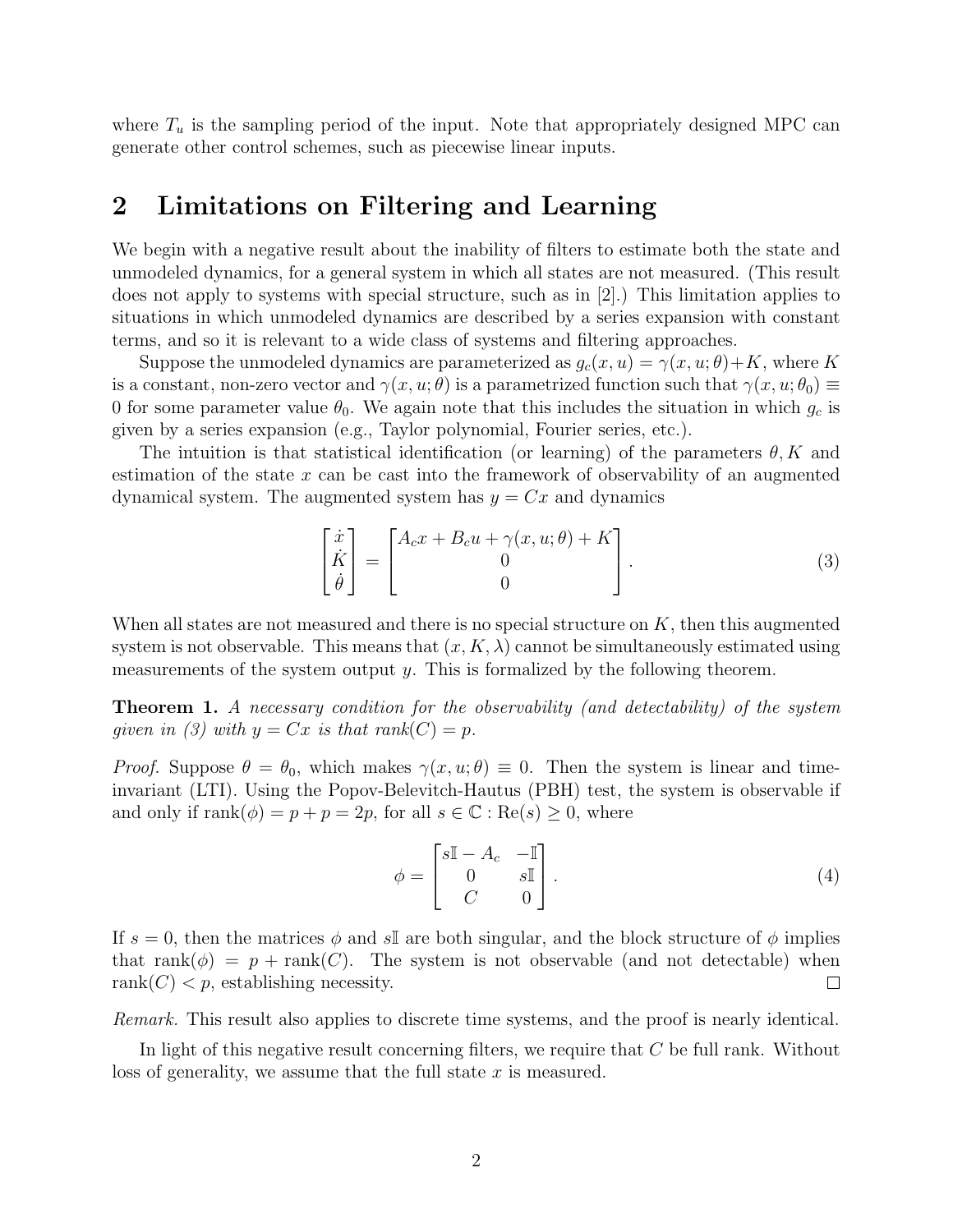## 3 Nonparametric Filtering for Dynamical Systems

The design of a Kalman filter for systems with unmodeled dynamics can be complex, and so we propose a nonparametric regression approach for estimating the state. Available approaches include local polynomial regression (LPR) or spline-smoothing; the Savitzky-Golay filter [13] is technically a finite impulse response (FIR) filter implementation of LPR. We design a new nonparametric filter, and one advantage is of this filter is that it is easily computed because it is the weighted sums of measurements.

An important point to note is that the statistical guarantees provided by our filter are not the same as for a Kalman filter. The Kalman filter is defined to be consistent if its state estimates are unbiased and the true error covariance is smaller (covariance matrices are positive semi-definite, and so a partial order can be defined) than the estimated error covariance. In our method, consistency is defined with respect to the sampling period  $T<sub>s</sub>$  of state measurements. As  $T_s \to 0$ , the estimates converge to the real values in probability. This philosophical change is necessary in order to use nonparametric statistics, otherwise we would be forced to use a parametric model of the unmodeled dynamics.

We begin with a lemma about the differentiability of the state trajectory  $x(t)$  when the inputs are piecewise constant.

**Lemma 1.** Suppose  $g_c(x, u)$  is Q-1-times differentiable. For  $n \in \mathbb{Z}$ , the trajectory  $x(t)$  which solves the ODE in (1) is once-differentiable everywhere, Q-times differentiable at  $t \neq nT_u$ , and not twice-differentiable at  $t = nT_u$ .

*Proof.* The first time-derivative of  $x(t)$  is given by (1), by definition. Because the inputs are piecewise constant (2), the input  $u(t)$  is not differentiable at  $t = nT_u$ . Because the first time-derivative of  $x(t)$  is a function of  $u(t)$ , this means that  $x(t)$  is not twice-differentiable at  $t = nT_u$ . Recall that  $u(t)$  is constant for  $t \neq nT_u$ . Thus,  $u(t)$  is smooth at  $t \neq nT_u$ . This implies that  $x(t)$  is Q-times differentiable at  $t \neq nT_u$ , because  $g_c(x, u)$  is  $Q - 1$ -times differentiable.  $\Box$ 

Remark. These qualitative features mean that we cannot use LPR methods with order higher than zero (i.e., the Nadaraya-Watson estimator) without modifying the filtering scheme. This is an important point, because the differentiability of the trajectory  $x(t)$  makes it tempting to use LPR. Yet, no theoretical convergence guarantees can currently be made in such a situation, and the behavior of these filters may be unpredictable.

In light of these restrictions, we propose a modified sampling scheme. Recall that  $T_u$  is the sampling time for control inputs, and we define  $T<sub>s</sub>$  to be the sampling time for state measurements. We require that  $kT_s = T_u$  for some  $k \in \mathbb{Z}_+$ , and this scheme is illustrated in Fig. 1 for the case of  $k = 4$ . The advantage of this sampling scheme is that the trajectory  $x(t)$ is piecewise smooth (infinitely differentiable) in between the samples taken at  $nT_u$ , because the control input  $u(t)$  is piecewise constant. This allows us to use LPR of order higher than zero (e.g., local linear regression), which can give significant improvements in estimation error over zeroth order LPR.

If the trajectory of the real system is  $x(t)$ , then consider a measurement model

$$
\xi_i(jT_s + nT_u) = x_i(jT_s + nT_u) + \epsilon_i, \qquad j \in \mathbb{Z}_+ : jT_s \in [0, T_u],
$$
\n
$$
(5)
$$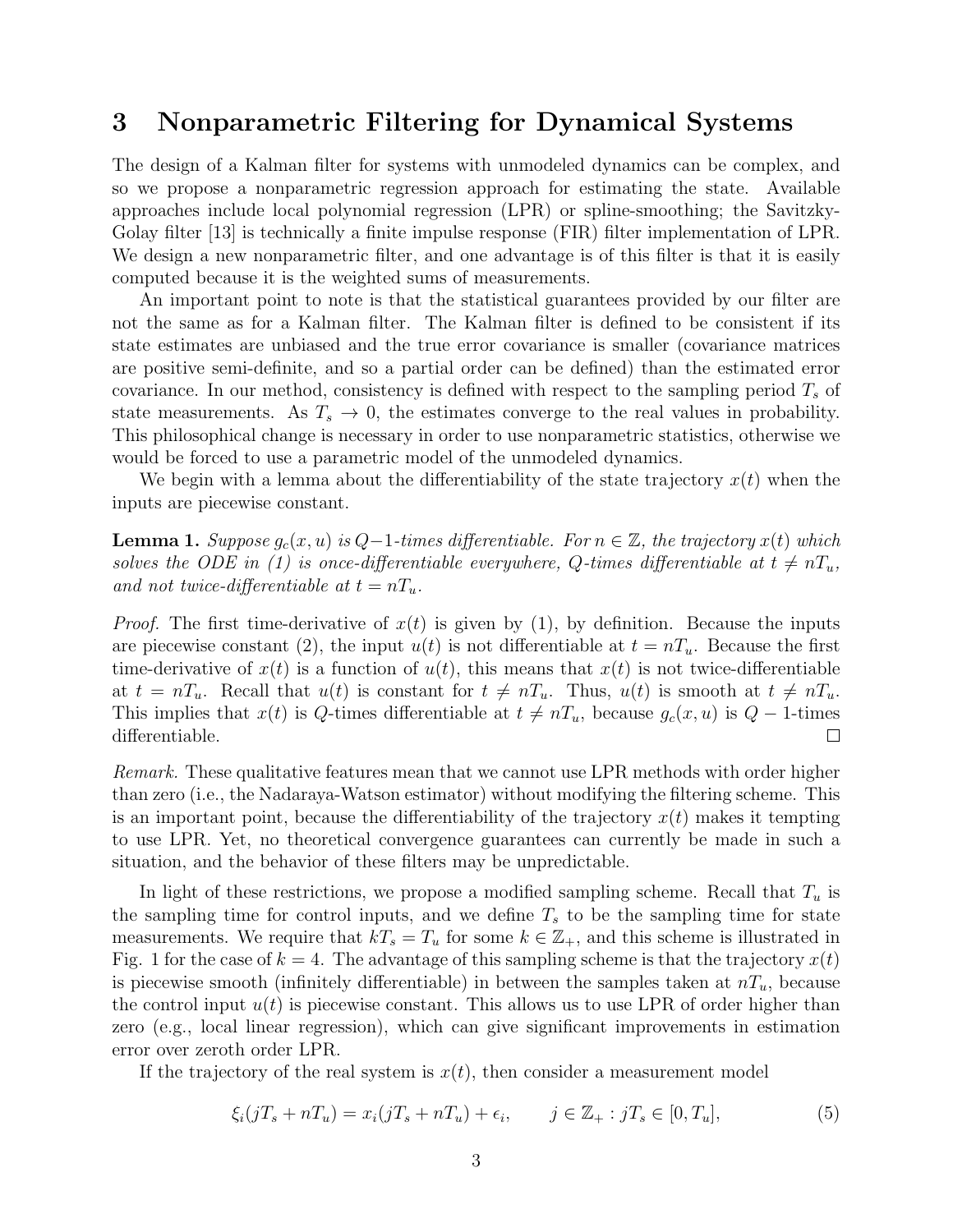

Figure 1: We use a sampling scheme with two sampling periods. The inputs change at every  $T_u$  units of time, and the states are measured every  $T_s$  units of time. In this example,  $kT_s = T_u$  with  $k = 4$ .

where  $\epsilon_i$  are independent and identically distributed (i.i.d.) random variables with zero mean and bounded values  $l_\mu \leq [\epsilon_i]_\mu \leq s_\mu$ . The notation  $[\epsilon_i]_\mu$  indicates the  $\mu$ -th component of the *i*-th noise vector. Suppose that we have made measurements for  $n = 0, \ldots, N$ . This measurement model corresponds to the sampling scheme seen in Figure 1.

#### 3.1 Filter Design

Suppose  $\kappa(\nu)$  is a kernel function, which is a bounded even function with finite support. We will use  $\lambda$ ,  $\rho$  to denote left and right differentiability, and r is the polynomial order of the filter. Let  $h_{\lambda; n,i}$ ,  $h_{\rho; n,i} \in \mathbb{R}$  be bandwidth parameters. Next we define a diagonal matrix  $R_{n,i}$ that is used to filter to the right side of the *i*-th entry of the measurement at  $t = nT_u$ ; its entries are given by

$$
R_{n,i} = \text{diag}\{\kappa(0), \kappa(T_s/h_{\lambda; n,i}), \dots, \kappa(kT_s/h_{\lambda; n,i})\}.
$$
\n
$$
(6)
$$

Similarly, we define a diagonal matrix  $L_{n,i}$  that is used to filter to the left side of the *i*-th entry of the measurement at  $t = nT_u$ :

$$
L_{n,i} = \text{diag}\left\{\kappa(kT_s/h_{\rho;n,i}), \dots, \kappa(T_s/h_{\rho;n,i}), \kappa(0)\right\}.
$$
 (7)

Note that the  $R_{n,i}$  matrix uses the bandwidth  $h_{\lambda;n,i}$ , and  $L_{n,i}$  uses bandwidth  $h_{\rho;n,i}$ . The reason is that filtering to the right of a measurement requires left differentiability, while filtering to the left of a measurement requires right differentiability. Lastly, we define the Vandermonde matrix

$$
\Gamma = \begin{bmatrix} 1 & 0 & \dots & 0 \\ 1 & T_s & \dots & T_s^r \\ \vdots & \vdots & \vdots & \vdots \\ 1 & kT_s & \dots & k^r T_s^r \end{bmatrix} . \tag{8}
$$

We are now ready to design the filter. The filter coefficients are given by

$$
w_{n,i} = e'_1 (\Gamma' L_{n,i} \Gamma)^{-1} \Gamma' L_{n,i}
$$
  
\n
$$
v_{n,i} = e'_1 (\Gamma' R_{n,i} \Gamma)^{-1} \Gamma' R_{n,i},
$$
\n(9)

and  $e_1$  is the unit-vector with a 1 in the first position and zeros everywhere else. The idea is that  $w_{n,i}$  filters on the left side of  $t = nT_u$  and  $v_{n,i}$  filters on the right side of  $t = nT_u$ . As time advances to  $t = NT_u$ , we first filter on the left side of  $\xi(NT_u)$  (because there is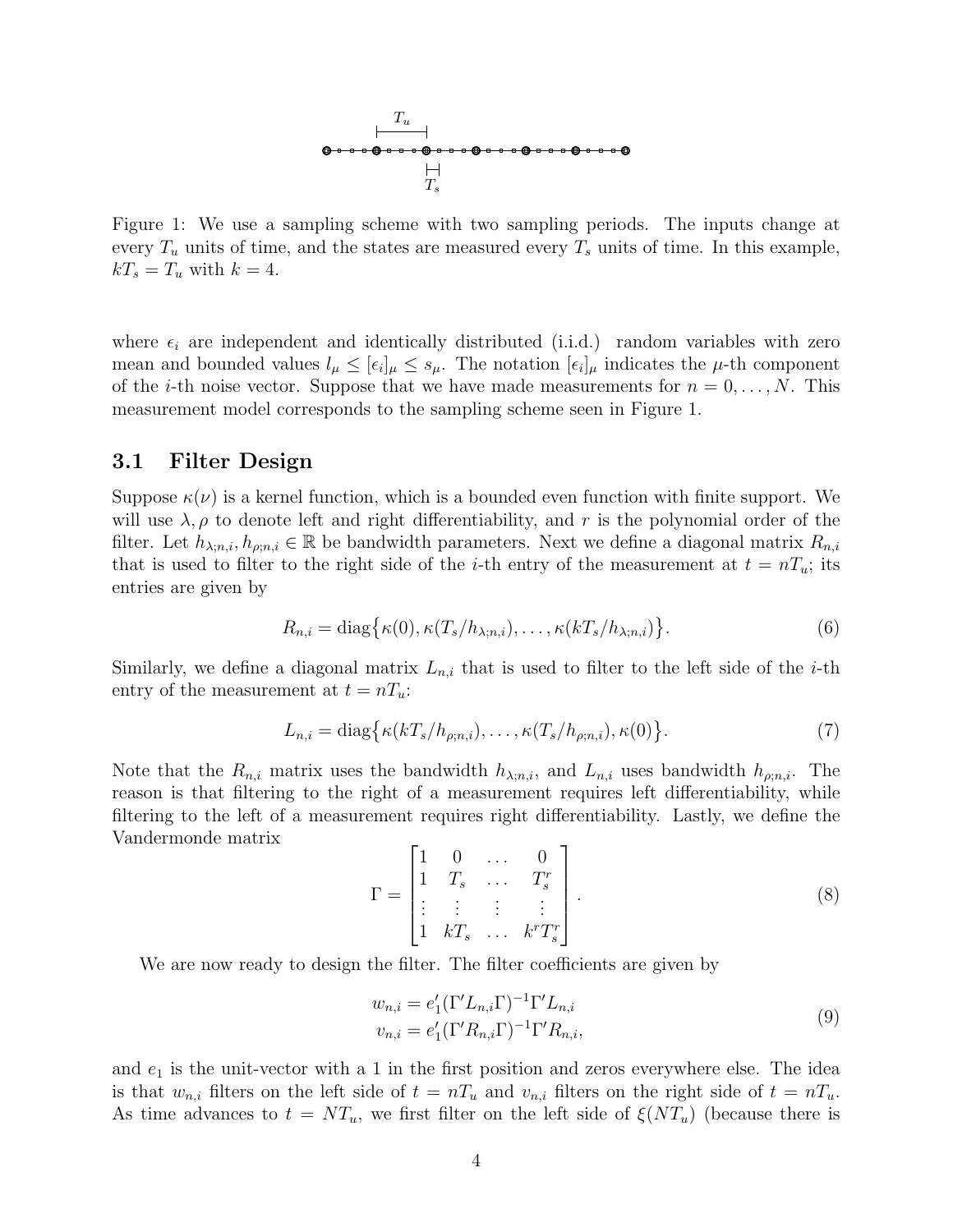no right side). At the next point in time  $t = (N+1)T_u$  we filter on both sides of  $\xi(NT_u)$ . Consequently, the filter is time-varying.

Let the number within the angled brackets  $\langle \cdot \rangle$  denote the (discrete) time at which the filter is computed. The raw state estimates (for times  $t = nT_u$ , for  $n = 0, \ldots, N$ ) computed at time  $t = NT_u$  are given by

$$
[\overline{x}_N]_i \langle N \rangle = \sum_{j=0}^k [w_{N-1,i}]_j \xi_i (jT_s + (N-1)T_u)
$$
  
\n
$$
[\overline{x}_{N-1}]_i \langle N \rangle = 1/2 \cdot [\overline{x}_{N-1}]_i \langle N-1 \rangle + 1/2 \cdot \sum_{j=0}^k [v_{N-1,i}]_j \xi_i (jT_s + nT_u)
$$
  
\n
$$
[\overline{x}_n]_i \langle N \rangle = [\overline{x}_n]_i \langle N-1 \rangle, \qquad \forall n < N-1.
$$
\n(10)

The state estimates are given by

$$
[\hat{x}_n]_i \langle N \rangle = \min \left\{ \xi_i(nT_u) - l_i, \max \left\{ \xi_i(nT_u) - s_i, [\overline{x}_n]_i \langle N \rangle \right\} \right\}, \qquad \forall n. \tag{11}
$$

The operation in (11) maintains the bounds on the noise, and it makes sure that the filter saturates if it tries to exceed the bounds of the noise. This filtering is well-defined because of the piecewise continuity of the control input  $u(t)$ , and it is consistent in a pointwise sense, as the following theorem shows.

**Theorem 2** (Ruppert and Wand, 1994). If  $T_u$  is fixed, r is the polynomial order of the filter, and  $k \to \infty$  :  $kT_s = T_u$ ; then, the filter defined in (10)-(11) is consistent:  $||x_n - \hat{x}_n \langle N \rangle|| =$  $O_p(k^{-(r+1)/(2r+3)})$ .

*Proof.* Strictly speaking, the result in [12] applies to the filter defined in  $(9)-(10)$ . Consistency with respect to (11) is established by noting that the bounds on the noise imply that  $\|x_n \|\hat{x}_n\langle N\rangle\| \leq \|x_n - \overline{x}_n\langle N\rangle\|.$  $\Box$ 

Remark. Because  $k = T_u/T_s$ , this theorem intuitively says that the filter performs well as long as  $T_s$  is much smaller than  $T_u$ .

We also have the following lemma which discusses the finite-sample properties of  $(11)$ . The intuition is that if the measurement noise is bounded and all states are measured, then the filter preserves the property that the state estimates remain within a bounded distance of the true states. Note that the Minkowski sum [14] of two sets  $\mathcal{U}, \mathcal{V}$  is defined as  $\mathcal{U} \oplus \mathcal{V} = \{u + v : u \in \mathcal{U}; v \in \mathcal{V}\}.$ 

**Lemma 2.** Under the assumptions delineated above, we have that  $\hat{x}[n] \in x[n] \oplus \mathcal{E}$ , where  $\mathcal{E} = \{ \epsilon : l_j \leq [\epsilon]_j \leq s_j \} \oplus (-\{ \epsilon : l_j \leq [\epsilon]_j \leq s_j \}).$ 

*Proof.* Note that (11) enforces that  $\xi_j - s_j \leq \hat{x}_j \leq \xi_j - l_j$ , which can be rewritten as  $\hat{x} \in \xi \oplus (-\{\epsilon : l_j \leq [\epsilon]_j \leq s_j\}).$  The bounds on the noise  $x_i + l_i \leq \xi_i \leq x_i + s_i$  are equivalent to having  $\xi \in x \oplus {\epsilon : l_j \leq {\epsilon}_j \leq s_j}$ . The result follows from properties of  $\oplus$ ,  $\ominus$  [14]. ⊔

### 3.2 Filter Implementation

Because the filter is simply a weighted sum of measurements (10), the largest difficulty with implementation is in computing the filter coefficients (9). The first step in doing this is to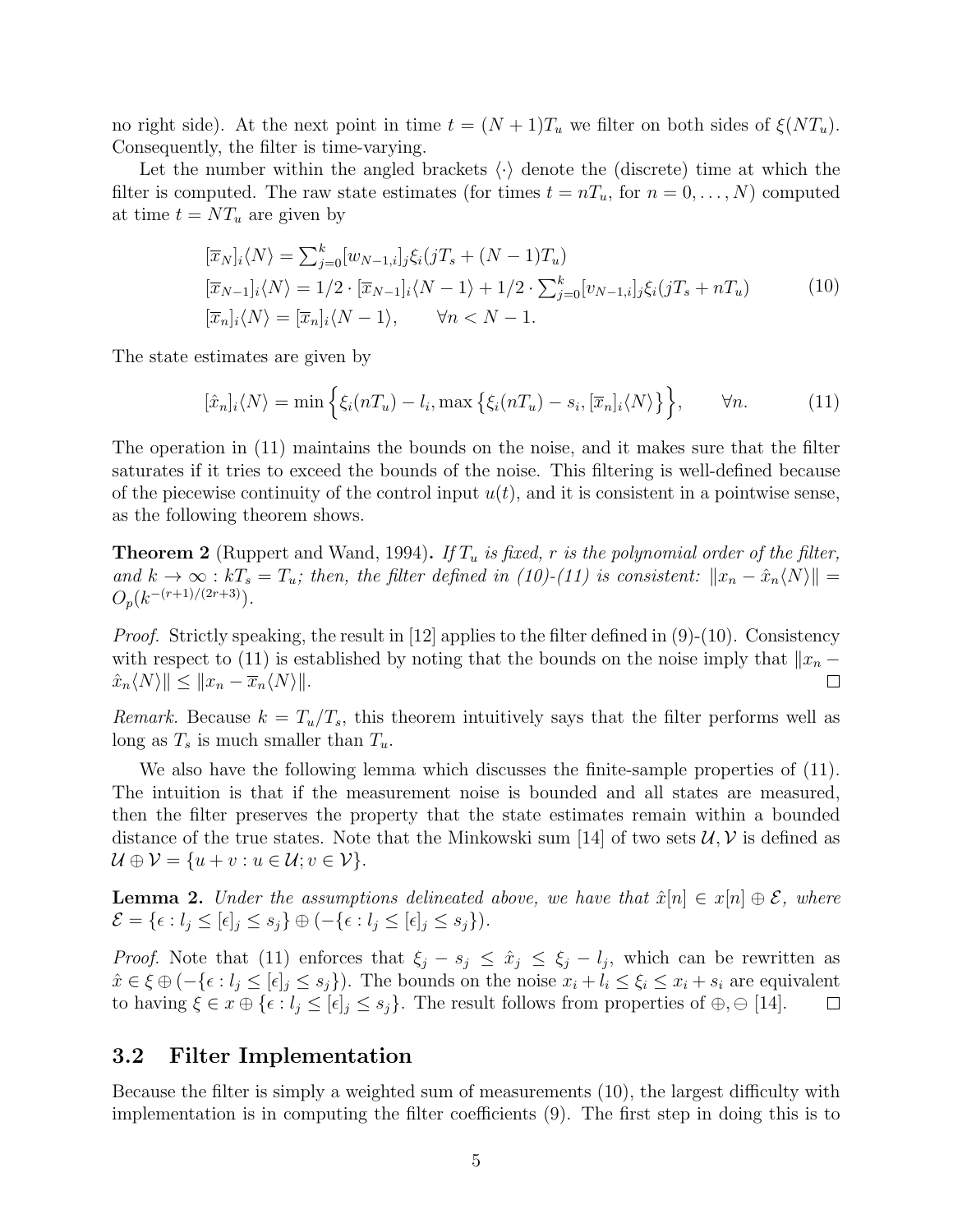choose the order of the filter. Empirical results show that linear  $(r = 1)$  or quadratic  $(r = 2)$ LPR typically gives good results. For clarity of presentation, we focus here on the case of  $r=1$ .

Having chosen the order of the filter, the next step is to compute the bandwidth parameters  $h_{\lambda:n,i}, h_{\rho:n,i}$ . To make the notation compact, let ? be a blank spot that is either replaced with ? =  $\rho$  or ? =  $\lambda$ . Using results from [5], it can be shown that the optimal bandwidths for  $r = 1$  are approximately given by

$$
h_{?,n,i} = \left(\frac{a\sigma^2 T_u}{2\ddot{x}_i(nT_u^2)k}\right)^{1/5}
$$
  

$$
a = \int_{\mathbb{R}} \kappa^2(\nu) d\nu \Bigg/ \left(\int_{\mathbb{R}} \nu^2 \kappa(\nu) d\nu\right)^2,
$$
 (12)

and the second time-derivative  $\ddot{x}_i(nT_u^2)$  is the left-sided derivative if  $? = \lambda$  (or right-sided derivative if  $? = \rho$ ). Unsimplified expressions for the cases  $r > 1$  can be found in [5]. We can approximate the values of these second time-derivatives by using (1). More specifically, the estimated values are given by  $\hat{\ddot{x}}_i(nT_u^{\rho}) = [A_c^2 \xi(nT_u) + A_c B_c u_n]_i$  and  $\hat{\ddot{x}}_i(nT_u^{\lambda}) =$  $[A_c^2 \xi(nT_u) + A_c B_c u_{n-1}]_i.$ 

Because it is time consuming to compute the filter coefficients (9), we suggest an implementation in which they are precomputed. Define a set  $\mathcal{H} = \{h_1, \ldots, h_{max}\}\$ , and compute the filter coefficients for each value in  $H$ . Then, when we would like to filter, we estimate the time derivatives  $\hat{\ddot{x}}_i(nT_u^{\rho})$  and  $\hat{\ddot{x}}_i(nT_u^{\lambda})$ , and use these to compute  $h_{?,n,i}$ . The closest value in  $\mathcal H$  is selected, and the corresponding set of precomputed filter coefficients are used to do the filtering as defined in (10)-(11).

## 4 Epi-convergence Proofs

We provide proofs of the theorems regarding convergence of the control law of LBMPC to an MPC that knows the unmodeled dynamics, for both the case where the oracle is parametric and the case where the oracle is the nonparametric oracle that we defined and call the L2-regularized Nadaraya-Watson (L2NW) estimator. The key for these results is that the system trajectory must have a property called sufficient excitation (SE), which intuitively means that all modes of the system are perturbed so that they can be identified. The theorem on convergence is trivial in parametric case, because it results from combining two existing theorems that are valid under SE. The proof for the L2NW case is more involved, since it requires showing epi-convergence of the L2NW estimator under the notion of SE.

#### 4.1 Parametric Oracle

*Proof of Theorem 4 in [3].* The proof simply requires application of existing theorems. If  $\theta_m$ converges in probability to  $\theta_0$ , then the result is true by Proposition 2.1 of [17]. The required convergence in probability occurs under SE [7, 6, 9], and so the result trivially follows.  $\Box$ 

Remark. The situation in which the states are measured with noise requires the use of the continuous mapping theorem [15] taken in conjunction with Theorem 2. For the case where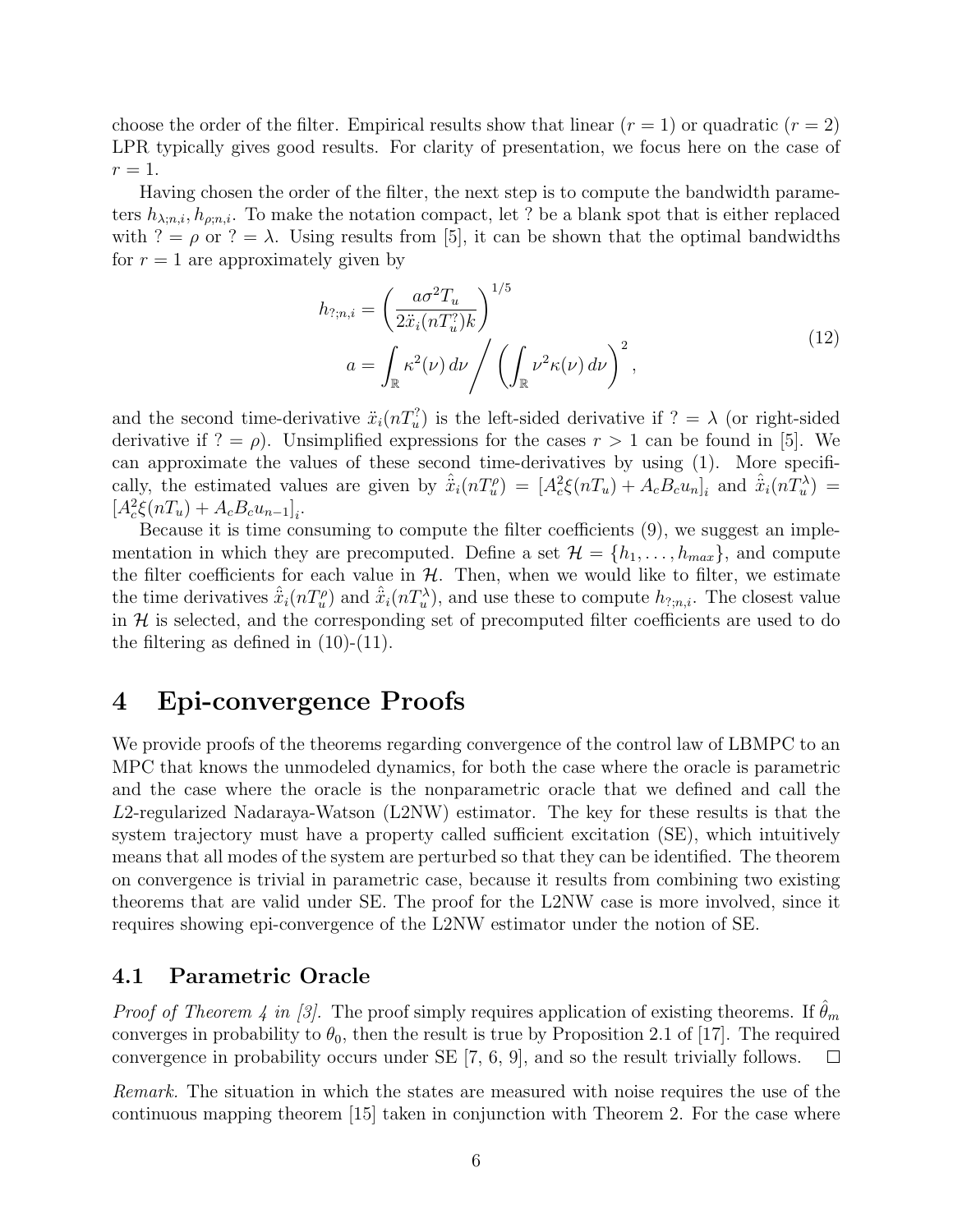the parameters enter linearly, the hypothesis of the continuous mapping theorem is satisfied because  $\hat{\lambda}_m = (X'X)^{-1}X'Y$  is continuous with respect to X given SE [7]. For the nonlinear case, we need to explicitly assume that  $\lambda_m$  is continuous with respect to X in order to be able to apply the continuous mapping theorem.

#### 4.2 Nonparametric Oracle

Showing that the L2NW estimator leads to convergence of the control law of LBMPC under an assumption of SE requires additional work. For ease of reference, we give one expression of the L2NW estimator defined in [3]. Let  $X_i = [x'_i \ u'_i]'$ ,  $Y_i = x_{i+1} - (Ax_i + Bu_i)$ , and  $\Xi_i = ||\xi - x_i||^2 / h^2$ , where  $X_i \in \mathbb{R}^{p+m}$  and  $Y_i \in \mathbb{R}^p$  are data and  $\xi = [x, u']$  are free variables. We define any function  $\kappa : \mathbb{R} \to \mathbb{R}_+$  to be a kernel function if it has (a) finite support  $\kappa(\nu) = 0$  for  $|\nu| \geq 1$ , (b) even symmetry  $\kappa(\nu) = \kappa(-\nu)$ , (c) positive values  $\kappa(\nu) > 0$  for  $|\nu| < 1$ , (d) differentiability (i.e., the derivative d<sub>k</sub> exists), and (e) nonincreasing values of  $\kappa(\nu)$  over  $\nu \geq 0$ . The L2-regularized NW (L2NW) estimator is defined as

$$
\mathcal{O}_m(x, u; X_i, Y_i) = \frac{\sum_i Y_i \kappa(\Xi_i)}{\lambda + \sum_i \kappa(\Xi_i)},
$$
\n(13)

 $\Box$ 

where  $\lambda \in \mathbb{R}_+$ . If  $\lambda = 0$ , then (13) is simply the NW estimator. The  $\lambda$  term acts to regularize the problem and ensures differentiability.

We begin by proving a uniform version of a theorem that is called either the continuous mapping theorem [15] or Slutsky's theorem [4], depending on the author.

**Lemma 3.** Given random variables  $V_k, V \in \mathcal{V}$ , for all  $k \in \mathbb{Z}_+$ , such that  $||V_k - V|| =$  $O_p(r_k)$ ; if  $L(x, v) : \mathcal{X} \times \mathcal{V} \to \mathbb{R}$  is a continuous function and  $\mathcal{X}, \mathcal{V}$  are compact sets, then  $\sup_{x \in \mathcal{X}} |L(x, V_k) - L(x, V)| = O_p(r_k).$ 

*Proof.* The Heine-Cantor theorem (Theorem 4.19 in [11]) gives uniform continuity of  $L(x, v)$ on  $\mathcal{X} \times \mathcal{V}$ , and this implies that for all  $x, \|V_k - V\| > \delta > 0$  whenever  $|L(x, V_k) - L(x, V)| >$  $\epsilon > 0$ . Proceeding analogously to [15], we have

$$
\mathbb{P}(\sup_x |L(x, V_k) - L(x, V)| > \epsilon) = \mathbb{P}(\exists x : |L(x, V_k) - L(x, V)| > \epsilon) \le \mathbb{P}(\|V_k - V\| > \delta). \tag{14}
$$

The result is immediate.

We can now show the first convergence result for the L2NW estimator. Let  $\hat{X}_i, \hat{Y}_i$  be defined in the same way as  $X_i, Y_i$ , with the change that  $\hat{X}_i, \hat{Y}_i$  are defined using state estimates  $\hat{x}$  instead of noiseless measurements of the state x. The intuition of why this result is true is that though noise in  $\hat{Y}_i$  and  $\hat{X}_i$  is correlated, our filtering defined in Section 3 makes this correlation asymptotically insignificant. This result can be interpreted in an instrumental variables context [1, 8].

Corollary 1. If  $\|\hat{X}_i - X_i\| = O_p(r_k)$ , then  $\sup_{x \in \mathcal{X}, u \in \mathcal{U}} \|\mathcal{O}_m(x, u; \hat{X}_i, \hat{Y}_i) - \mathcal{O}_m(x, u; X_i, Y_i)\|$  $O_p(r_k)$ .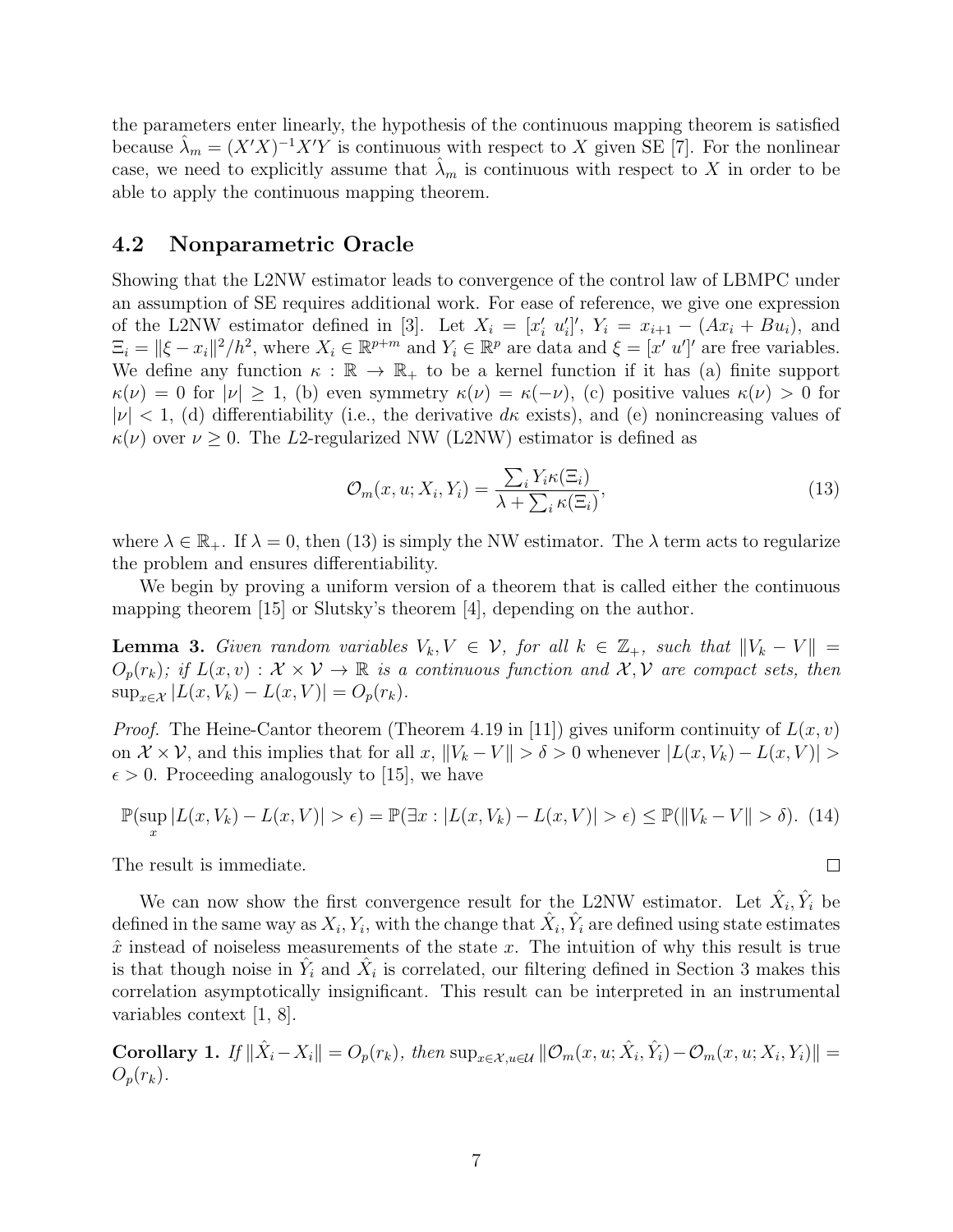*Proof.* Define a random variable  $V_k = \begin{bmatrix} \hat{X}'_1 & \dots & \hat{X}'_N & \hat{Y}'_1 & \dots & \hat{Y}'_N \end{bmatrix}'$ , and let V be the corresponding limiting vector. The definition of  $Y_i$  and the corollary's assumption imply that  $\|\hat{Y}_i - Y_i\| = O_p(r_k)$ , and so  $\|V_k - V\| = O_p(Nr_k)$ .

Now consider the functions  $\eta = \sum_i \hat{Y}_i \kappa(\Xi_i)/N$ ,  $\delta = \sum_i \kappa(\Xi_i)/N$ , and  $\rho = \eta/(\lambda/N + \delta)$ . Applying Lemma 3 gives,  $\sup_{x \in \mathcal{X}, u \in \mathcal{U}} ||\eta(\xi; V_k) - \eta(\xi; V) || = O_p(r_k)$  and  $\sup_{x \in \mathcal{X}, u \in \mathcal{U}} ||\delta(\xi; V_k) - \eta(\xi; V) ||$  $\delta(\xi; V)$  =  $O_p(r_k)$ . Another application of Lemma 3 gives  $\sup_{x \in \mathcal{X}, u \in \mathcal{U}} ||\rho(\xi; V_k) - \rho(\xi; V) || =$  $O_p(r_k)$ . The result follows by noting that  $\mathcal{O}_m(x, u; \hat{X}_i, \hat{Y}_i) = \rho(\xi; V_k)$  and  $\mathcal{O}_m(x, u; X_i, Y_i) =$  $\Box$  $\rho(\xi; V)$ .

Remark. The variance of the NW estimator in its typical setup is known to uniformly converge at a rate no faster than  $n^{-4/(p+4)}$  [12]. Our result gives a nonstandard rate of convergence  $r_k$ , because we have a time-series setup with presmoothing to account for the errors in measurements.

Convergence of an estimator is often studied by decomposing the estimation error into a bias and variance term. For proving convergence of our regularized NW estimator, we have to be careful in defining the probabilistic framework before we can decompose the error into two terms. The  $X_i$  values are not independent variables drawn from some probability distribution. They are exactly the states of a deterministic system, as it evolves in time. In fact, if the control inputs  $u_n$  are (deterministically or statistically) known for each point in time, then  $X_i$  and  $X_j$  are dependent for all values where  $i \geq j$ .

For a nonlinear system, SE is usually defined using ergodicity or mixing, but this is hard to verify in general. Instead, we define SE as a finite sample cover (FSC) of  $\mathcal{X}$ . Let  $\mathcal{B}_h(x) = \{y : ||x - y|| \leq h\}$  be a ball centered at x with radius h, then a FSC of X is a set  $\mathcal{S}_h = \bigcup_i \mathcal{B}_{h/2}(X_i)$  that satisfies  $\mathcal{X} \subseteq \mathcal{S}_h$ . The intuition is that  $\{X_i\}$  sample X with average, inter-sample distance less than  $h/2$ . Assuming SE in the form of a FSC with asymptotically decreasing radius  $h$ , we can show that the control law of LBMPC that uses L2NW converges to that of an MPC that knows the true dynamics.

Recall that  $g(x, u)$  is the modeling error of the approximate linear system defined in [3]. We have the following result, which shows that the L2NW estimator with noiseless measurements and SE can approximate the unmodeled dynamics arbitrarily well.

**Lemma 4.** If  $g(x, u)$  is Lipschitz with constant L and  $S_h$  is a finite sample cover of  $\mathcal{Z} \subseteq \mathcal{X} \times$ U, then  $\sup_{(x,u)\in\mathcal{Z}}\|g(x,u)-\mathcal{O}_m(x,u;X_i,Y_i)\|\leq \mu M_g+(1-\mu)Lh$ , where  $\mu=\lambda/(\lambda+\kappa(1/2))$ and  $M_q = \max ||x|| : x \in \mathcal{X}$ .

*Proof.* Define  $I = \{i : \Xi_i \leq 1\}$ , and note that  $\kappa(\Xi_j) = 0$  for  $j \notin I$ . An alternative characteristic of the L2NW estimator is as the positively weighted average:  $\mathcal{O}_m(x, u; X_i, Y_i) =$  $w_0\cdot 0+\sum_{i\in I}w_i\cdot Y_i$ , where  $w_0,w_i>0$ ,  $w_i=\kappa(\Xi_i)/(\lambda+\sum_j \kappa(\Xi_j))$ , and  $w_0+\sum_i w_i=1$ . The finite sample cover property of  $S_h$  implies that  $\sum_j \kappa(\Xi_j) \geq \kappa(1/2)$ . Noting  $w_0$  <  $\lambda/(\lambda + \kappa(1/2))$  and  $Y_i = g(X_i)$ , the result follows from the triangle inequality.  $\Box$ 

Remark. The result shows that the regularized NW estimator in our setup has bias  $O(\lambda + h)$ , where  $\lambda = O(h)$ . This matches the bias of the NW estimator  $O(h)$  in a standard setup at both interior and boundary points [10, 12].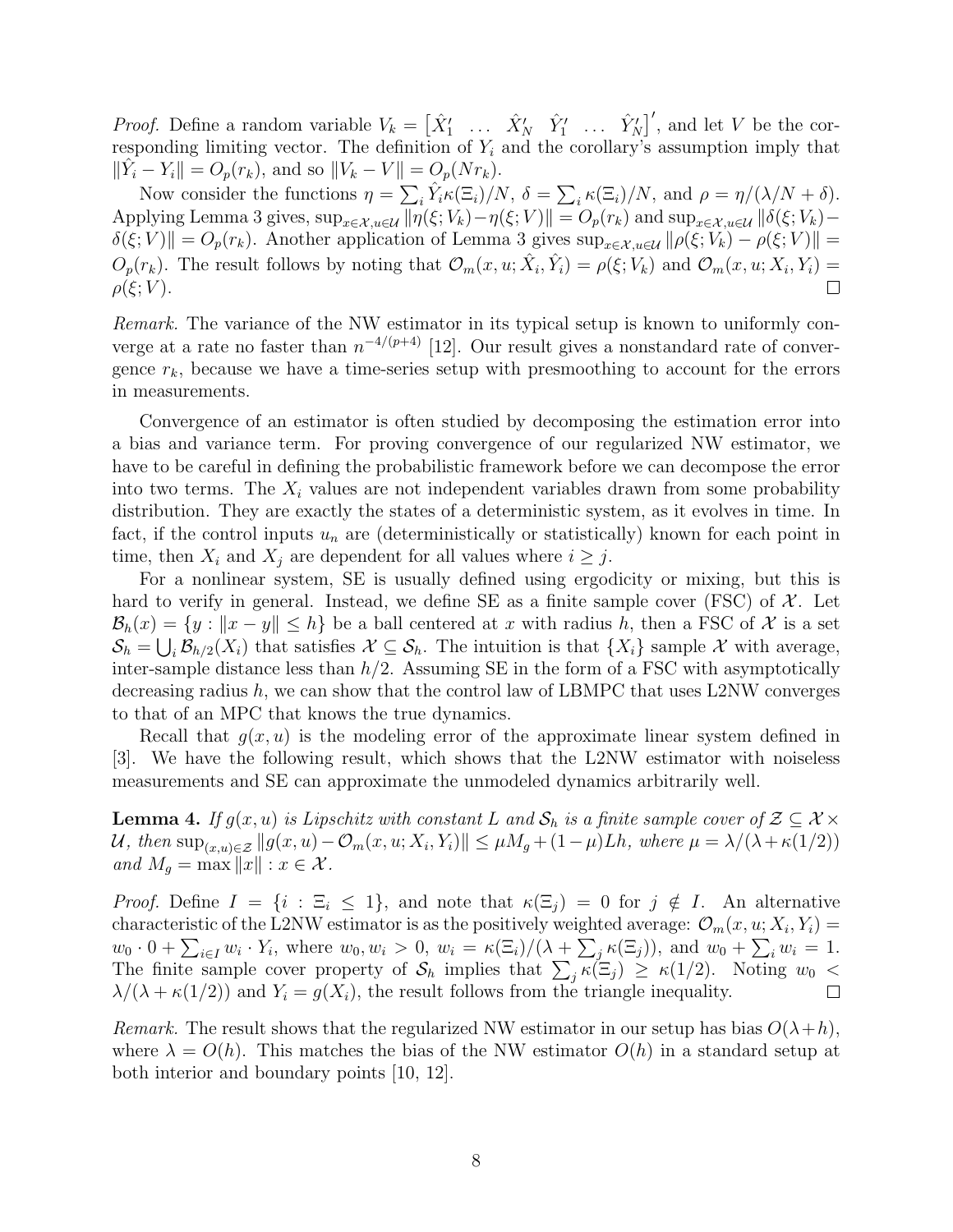**Theorem 3.** Assuming  $S_{h_n}$  is a finite sample cover of  $\mathcal{Z} \subseteq \mathcal{X} \times \mathcal{U}$ , for some sequence  $h_n \to 0$ ;  $\lambda = O(h_n)$ ; and k is a sequence such that  $T_u/k \to 0$  (see Theorem 2); then the regularized NW estimator is uniformly consistent on  $\mathcal Z$  and converges at rate

$$
\sup_{(x,u)\in\mathcal{Z}}\|g(x,u)-\mathcal{O}_m(x,u;\hat{X}_i,\hat{Y}_i)\| = O(\lambda + h_n) + O_p(k^{-(r+1)/(2r+3)}).
$$
 (15)

*Proof.* Using the triangle inequality, the left-hand side of (15) is bounded by

$$
\sup_{(x,u)\in\mathcal{Z}}\|\mathcal{O}_m(x,u;\hat{X}_i,\hat{Y}_i)-\mathcal{O}_m(x,u;X_i,Y_i)\|+\sup_{(x,u)\in\mathcal{Z}}\|g(x,u)-\mathcal{O}_m(x,u;X_i,Y_i)\| \qquad(16)
$$

This first term is controlled by Corollary 1 and Theorem 2, and the second is governed by Lemma 4.  $\Box$ 

Remark. Ideally, we would like  $\mathcal{Z} = \mathcal{X} \times \mathcal{U}$ , but this does not always happen. It requires that the trajectory of the system sufficiently explores the space in a manner formalized by the definition of finite sample cover. A set  $\mathcal Z$  which meets the assumptions of Theorem 3 always exists, and this can be shown by construction: Given any  $n > 0$ , let  $\mathcal{Z} = \bigcup_{i=1}^{n} X_i$ . A better set  $\mathcal Z$  is defined as the limit of a convergent subsequence of  $X_i$ , and its advantage is that the  $X_i$  visit a neighborhood of the limit infinitely often. Such a limit is guaranteed to exist by the Bolzano-Weierstrass theorem. These two constructions mean that there is always some set on which the nonlinear dynamics  $g(x, u)$  can be learned, and this set corresponds to points which the trajectory visits.

We need the following theorem in order to show epi-convergence of  $\psi_m$  as defined in [3], for the LBMPC problem that uses the L2NW estimator (13) as the oracle.

**Theorem 4.** Let  $\mathcal{X}_v, \mathcal{X}_w, \mathcal{R} \subset \mathbb{R}^n$  be closed and compact sets, and assume that we have a sequence of functions  $V_k(x): \mathcal{X}_v \to \mathcal{X}_w$  and  $W_k(x): \mathcal{X}_w \to \mathcal{R}$  which converge in probability to  $V(x), W(x)$  as  $\sup_{x \in \mathcal{X}_v} ||V_k(x) - V(x)|| = O_p(r_k)$  and  $\sup_{x \in \mathcal{X}_w} ||W_k(x) - W(x)|| = O_p(s_k)$ . If W is Lipschitz continuous with constant  $L_w$ , then  $\sup_{x \in \mathcal{X}_v} ||W_k(V_k(x)) - W(V(x))|| = O_p(c_k)$ , where  $c_k = \max\{r_k, s_k\}.$ 

Proof. Applying the triangle inequality gives

$$
\mathbb{P}\Big(\sup_{x\in\mathcal{X}_v}|W_k(V_k(x))-W(V(x))|/c_k\geq\epsilon\Big)\leq\mathbb{P}\Big(\sup_{x\in\mathcal{X}_v}|W_k(V_k(x))-W(V_k(x))|/c_k\geq\epsilon\Big)+\mathbb{P}\Big(\sup_{x\in\mathcal{X}_v}|W(V_k(x))-W(V(x))|/c_k\geq\epsilon\Big). \tag{17}
$$

The first term on the right in (17) can be bounded as

$$
\mathbb{P}\Big(\sup_{x\in\mathcal{X}_v}|W_k(V_k(x))-W(V_k(x))|/c_k\geq\epsilon\Big)\leq\mathbb{P}\Big(\sup_{x\in\mathcal{X}_w}|W_k(x)-W(x)|/c_k\geq\epsilon\Big),\tag{18}
$$

and so the limit of (18) by assumption is  $\lim_{x \to \infty} \frac{P(\sup_{x \in \mathcal{X}_v} |W_k(V_k(x)) - W(V_k(x))|}{c_k \ge \epsilon} = 0.$ The second term on the right in (17) is bounded using the Lipschitz constant as

$$
\mathbb{P}\Big(\sup_{x\in\mathcal{X}_v}|W(V_k(x))-W(V(x))|/c_k\geq\epsilon\Big)\leq\mathbb{P}\Big(\sup_{x\in\mathcal{X}_v}L_w|V_k(x)-V(x)|/c_k\geq\epsilon\Big),\tag{19}
$$

and taking its limit gives by assumption that  $\lim \mathbb{P}(\sup_{x \in \mathcal{X}_v} |W(V_k(x)) - W(V(x))|/c_k \ge \epsilon) =$ 0. The result follows by taking the limit of (17) and observing that the limit is equal to  $\Box$ zero.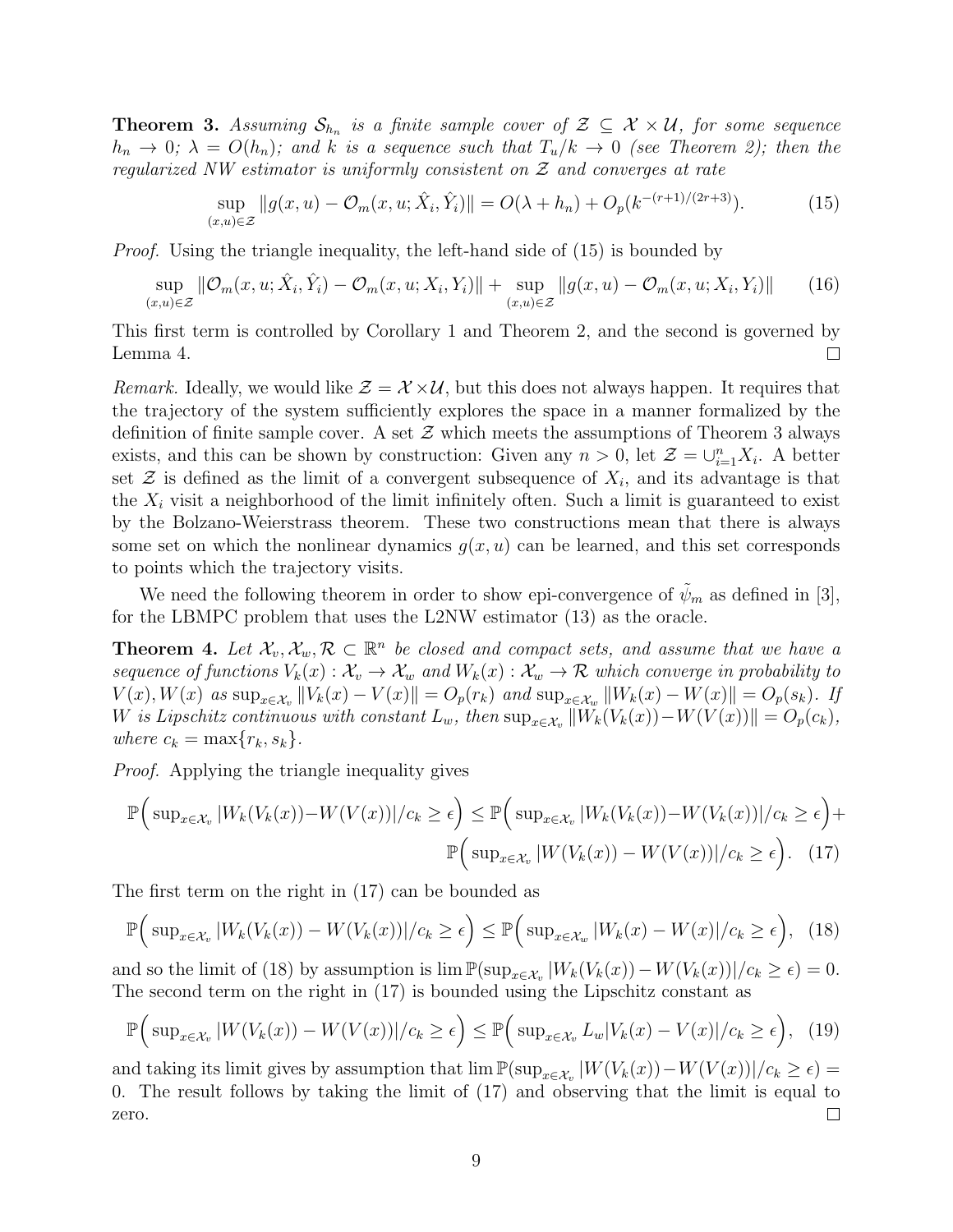Remark. The theorem shows that convergence in probability is preserved under composition, but the one subtlety in the result and subsequent proof is the issue of domains of convergence. We are composing two functions  $W_k(V_k(x))$ , and convergence occurs as long as the range of the function on the inside  $V_k(\cdot)$  lies within the domain of convergence of the function on the outside  $W_k(\cdot)$ . By Theorem 5 of [3], the L2NW estimator has the required range.

With the previous theorem, we can now show that  $\tilde{\psi}_m$  epi-converges. Consequently, the control law of LBMPC with L2NW as oracle converges to that of MPC that knows the unmodeled dynamics, when there is SE as defined by the appropriate FSC.

*Proof of Theorem 6 in [3]*. Note that equality constraint in LBMPC

$$
\tilde{x}_{n+1} = A\tilde{x}_n + B\tilde{u}_n + \mathcal{O}_m(\tilde{x}_n, \tilde{u}_n)
$$
\n<sup>(20)</sup>

recursively defines  $\tilde{x}_{m+i}$ , for  $i = \{0, \ldots, N\}$ , as functions of only  $\tilde{x}_m$  and c. For example, the equation for  $\tilde{x}_{m+1}$  is given by

$$
\tilde{x}_{m+2}(\tilde{x}_m, c; \mathcal{O}_m) = A^2 \tilde{x}_m + AB(K\tilde{x}_m + c_m) + A\mathcal{O}_m(\tilde{x}_m, K\tilde{x}_m + c_m) \n+ B(K(A\tilde{x}_m + B(K\tilde{x}_m + c_m) + \mathcal{O}_m(\tilde{x}_m, K\tilde{x}_m + c_m)) + c_{m+1}) \n+ \mathcal{O}_m(A\tilde{x}_m + B(K\tilde{x}_m + c_m) + \mathcal{O}_m(\tilde{x}_m, K\tilde{x}_m + c_m), K(A\tilde{x}_m + c_m) + B(K\tilde{x}_m + c_m) + \mathcal{O}_m(\tilde{x}_m, K\tilde{x}_m + c_m)) + c_{m+1}).
$$
\n(21)

By Theorem 4 we have that  $\sup_{x_m:\phi(x_m)\neq 0} ||\tilde{x}_{m+i}(x_m, \mathcal{O}_m) - \tilde{x}_{m+i}(x_m, g)|| = O_p(r_m)$ , where  $r_m$  is the convergence rate from Theorem 3. Since  $\psi$  is continuous, we can compose it with  $\tilde{x}[m+i]$  using Theorem 4. This gives that  $\sup_{x_m:\phi(x_m)\neq 0} \|\tilde{\psi}_m - \tilde{\psi}_0\| = O_p(r_m)$ .

The last step requires showing that this condition is equivalent to lower semicontinuity in probability. Because  $\tilde{\psi}_0$  is continuous, given  $\epsilon > 0$  and a point  $x_0, c$ , there exists a neighborhood  $U{x_0, c}$  such that

$$
|\tilde{\psi}_0(\zeta) - \tilde{\psi}_0(x_0, c)| < \epsilon/2,\tag{22}
$$

for all  $\zeta \in U\{x_0, c\}$ . Now consider the expression

$$
\alpha = \mathbb{P}\Big(\inf_{\zeta \in U\{x_0, c\}} \tilde{\psi}_m < \tilde{\psi}_0(x_0, c) - \epsilon\Big) \le \mathbb{P}\Big(\sup_{\zeta \in U\{x_0, c\}} |\tilde{\psi}_m - \tilde{\psi}_0(x_0, c)| > \epsilon\Big). \tag{23}
$$

Using (22), we can further bound the expression above by

$$
\alpha \le \mathbb{P}\Big(\sup_{\zeta \in U\{x_0, c[\cdot]\}} |\tilde{\psi}_m - \tilde{\psi}_0| > \epsilon/2\Big). \tag{24}
$$

Taking the limit, we have that  $\lim \alpha = 0$ , and so the result follows by applying Proposition 5.1 of  $|16|$ .  $\Box$ 

## 5 Acknowledgments

This material is based upon work supported by the National Science Foundation under Grant No. 0931843, the Army Research Laboratory under Cooperative Agreement Number W911NF-08-2-0004, the Air Force Office of Scientific Research under Agreement Number FA9550-06-1-0312, and PRET Grant 18796-S2.